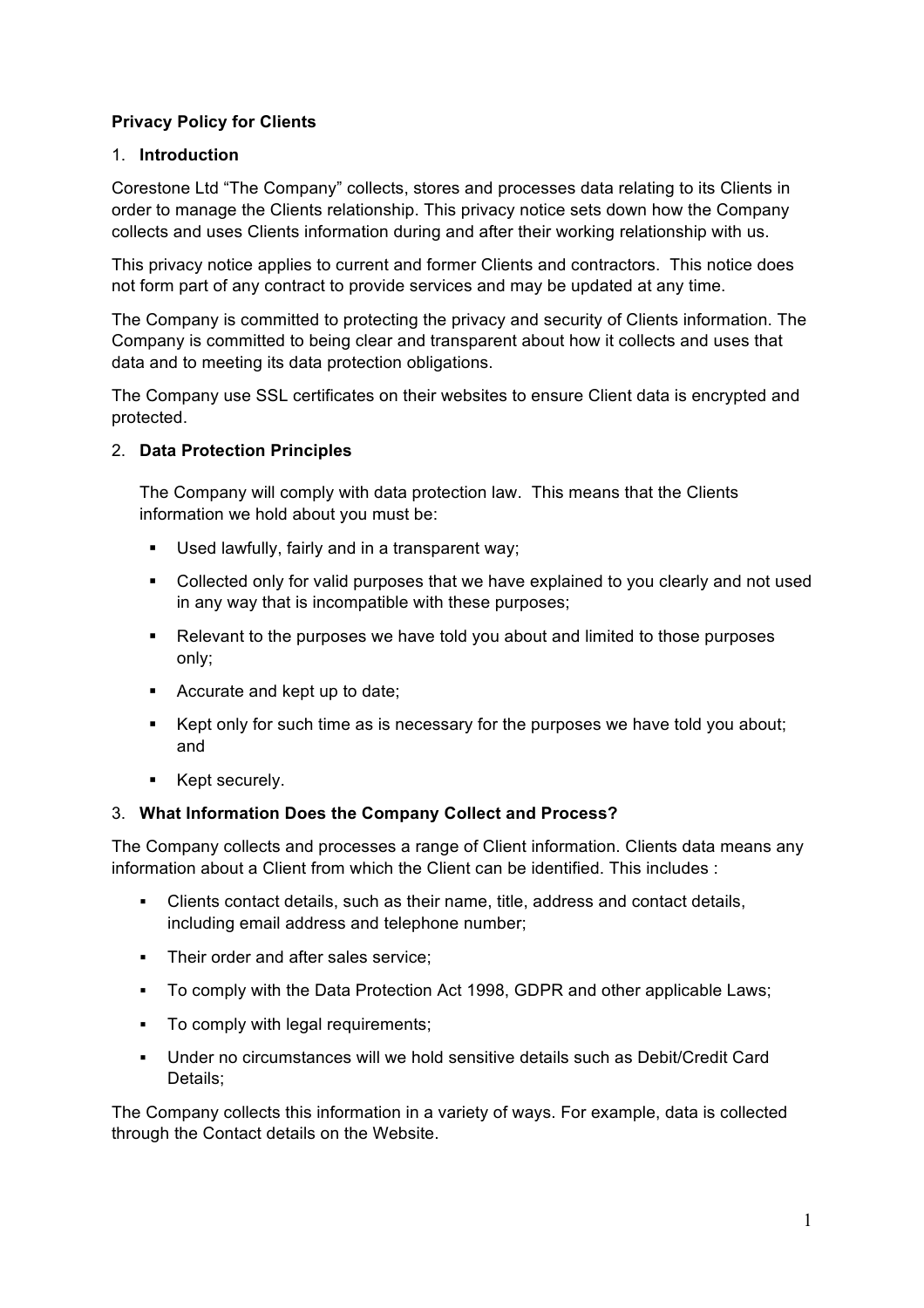Data is securely stored in a range of different places, including in the Clients file and in other IT systems (including the Company's email system). All IT Terminals are password protected.

# 4. **Why Does the Company Process Client Data?**

The Company needs to process Client data to enter into a contract with them and to meet its obligations.

In addition, the Company needs to process Clients data to ensure that we are complying with our legal obligations.

In other cases, the Company has a legitimate interest in processing Clients data before, during and after the end of the contract.

# 5. **Situations In Which We Will Use Clients Information**

Situations in which we will process Clients information are listed below:

In order to:

- Process their order, to provide after-sales service;
- To comply with legal requirements;

## 6. **For How Long Do You Keep Data?**

The Company will only hold your personal data for as long as is necessary to fulfil the purposes we collected it for, including any legal, accounting or reporting requirements.

#### 7. **Who Has Access to Data?**

Clients information will be shared internally with the Company Secretary, Office Administration, and Workshop Management.

The Company will not transfer your data to countries outside the European Economic Area**.**

## 8. **How Does The Company Protect Data?**

The Company takes the security of Clients data seriously. The Company has internal policies and controls in place to prevent Clients data being lost, accidentally destroyed, misused or disclosed, and is not accessed except by its employees in the performance of their duties. Details of these measures are available on request.

When the Company engages third parties to process personal data on its behalf, they do so on the basis of written instructions, are under a duty of confidentiality and are obliged to implement appropriate technical and organisational measures to ensure the security of data.

## 9. **Your Duty to Inform Us of Changes**

It is important that the Clients information we hold is accurate and current. Please be sure to keep us informed if the information changes during the contract.

## 10. **Your Rights**

As a data subject, you have a number of rights. You can:

§ access and obtain a copy of your data on request (known as a "data subject access request");